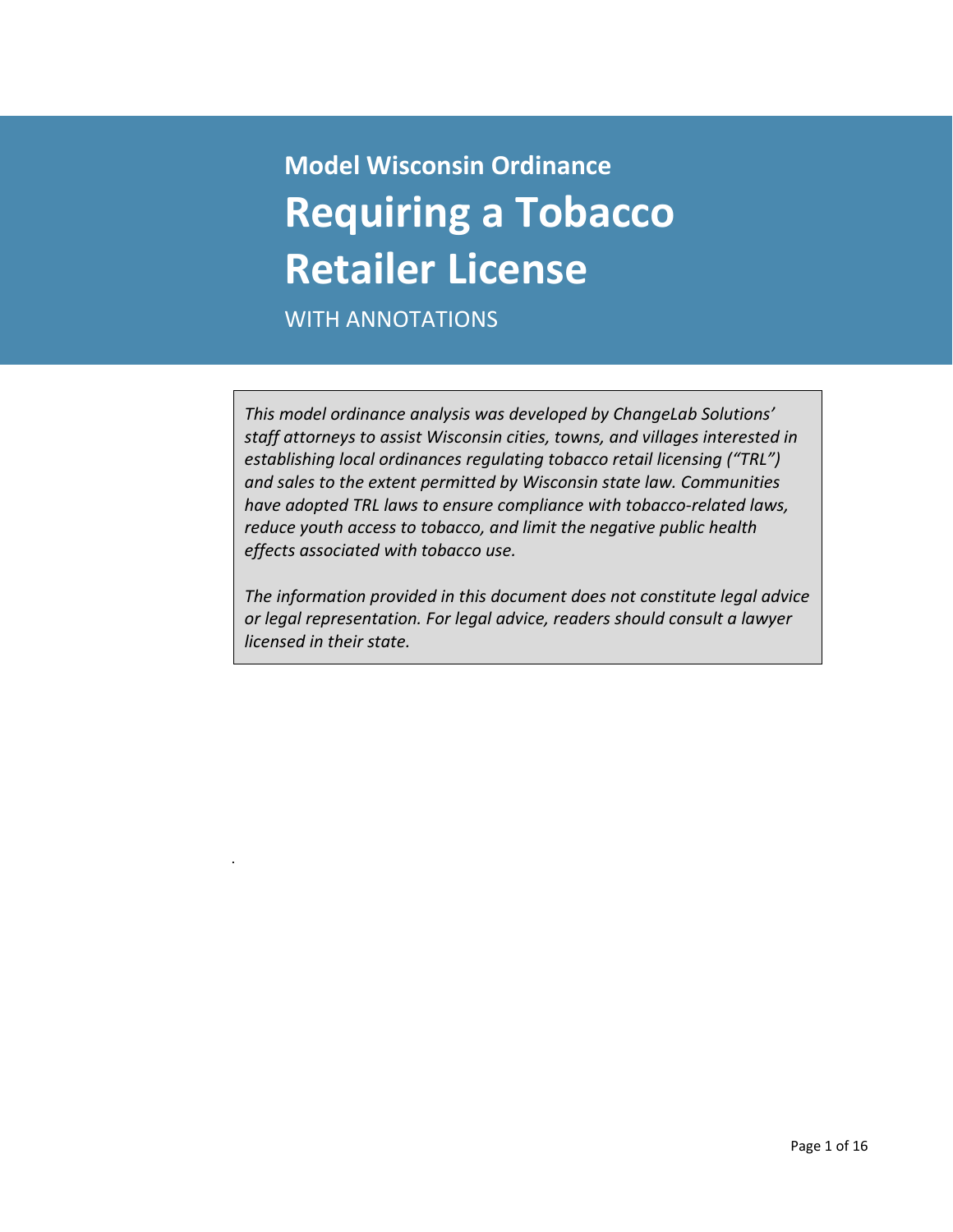## **Introduction and Report**

This Introduction and Report summarizes our analysis and study of the public health problem surrounding tobacco use. It also provides a rationale for adopting tobacco retailer licensing and other youth-access restrictions to address this problem. It is intended for broad distribution to the public. Our presentation of this Model Ordinance, including this Introduction and Report, is based on our independent and objective analysis of relevant law, evidence, and available data. As we explain in this Introduction and Report, there are arguments on all sides of the debate about tobacco retailer licensing. Readers should consider all of the evidence and decide for themselves what approach is appropriate for their local jurisdictions.

This Model Ordinance was developed to assist Wisconsin cities, towns, and villages interested in establishing local ordinances regulating tobacco retail licensing ("TRL") and sales to the extent permitted by Wisconsin state law. Communities have adopted TRL laws to ensure compliance with tobacco-related laws, reduce youth access to tobacco, and limit the negative public health effects associated with tobacco use.

### **Background**

Tobacco use remains a significant public health problem in Wisconsin and the United States generally. Each year, tobacco-related diseases cause the deaths of more than 7,300 Wisconsinites<sup>[1](#page-14-0)</sup> and 480,000 individuals in the U.S.,<sup>[2](#page-14-1)</sup> making tobacco use the nation's leading cause of preventable death.<sup>[3](#page-14-2)</sup> It is largely undisputed that tobacco use is extremely harmful. For decades, governments at the federal, state, and local levels have advanced various policies to tackle this significant public health problem. State and local governments have developed educational and media campaigns on the risks of tobacco use, offered resources to help smokers quit, increased cigarette excise taxes, and adopted restrictions on the sale and public use of cigarettes and other tobacco products. Although tobacco use has decreased over the years, it is estimated that 106,200 Wisconsinites under age 18 today will die from tobacco-related diseases.<sup>[4](#page-14-3)</sup> Tobacco use also has significant negative externalities, including a profound impact on the nation's health care system. In Wisconsin, the combined health care costs and productivity losses resulting from tobacco use amounts to approximately \$4.6 billion annually.<sup>[5](#page-14-4)</sup>

# **Tobacco Retailer Licensing: An Effective Tool for Public Health**

Tobacco retailer licensing is a policy whereby government requires all stores that sell tobacco to obtain a special license for the privilege of selling these products to consumers. The government can impose specific performance standards and requirements as conditions of maintaining the license, and failure to meet the performance standards may result in license suspension or revocation. TRL is not unlike other types of licensing – like licensing for drivers, for instance – which are aimed at ensuring that licensees have sufficient training to meet performance standards, and that put in place a system to address the problem when licensees fail to meet those standards.<sup>[6](#page-14-5)</sup>

At its most basic level, requiring tobacco retailers to obtain a specific license to operate allows a city, village, or town to maintain an inventory of all the businesses that are selling tobacco, including the different kinds of businesses that sell tobacco, and where they are located relative to schools, youth-populated areas, and each other.<sup>[7](#page-14-6)</sup> Local tobacco retail licensing laws have also proven effective at reducing illegal tobacco sales to minors, helping to finance effective enforcement programs, and providing a comprehensive enforcement mechanism.<sup>[8](#page-14-7)</sup>

Some argue that it is unfair to charge retailers a fee to sell a legal product, that such fees could put small retailers out of business, and that some retailers are already required to obtain permits under Wisconsin state cigarette and tobacco tax laws.<sup>[9](#page-14-8)</sup> However, Wisconsin state law limits the annual local tobacco retail licensing fee to no more than \$[10](#page-14-9)0.<sup>10</sup> Moreover, retailers generate tremendous income from the sale of tobacco products, with convenience stores generating an average of \$622,248 in cigarette sales per store in 2012.<sup>[11](#page-14-10)</sup> Businesses in many industries, such as food services, are required to obtain licenses and permits before operating, and a local tobacco retailer licensing program is a way to ensure that sales of a deadly product are done lawfully.<sup>[12](#page-14-11)</sup>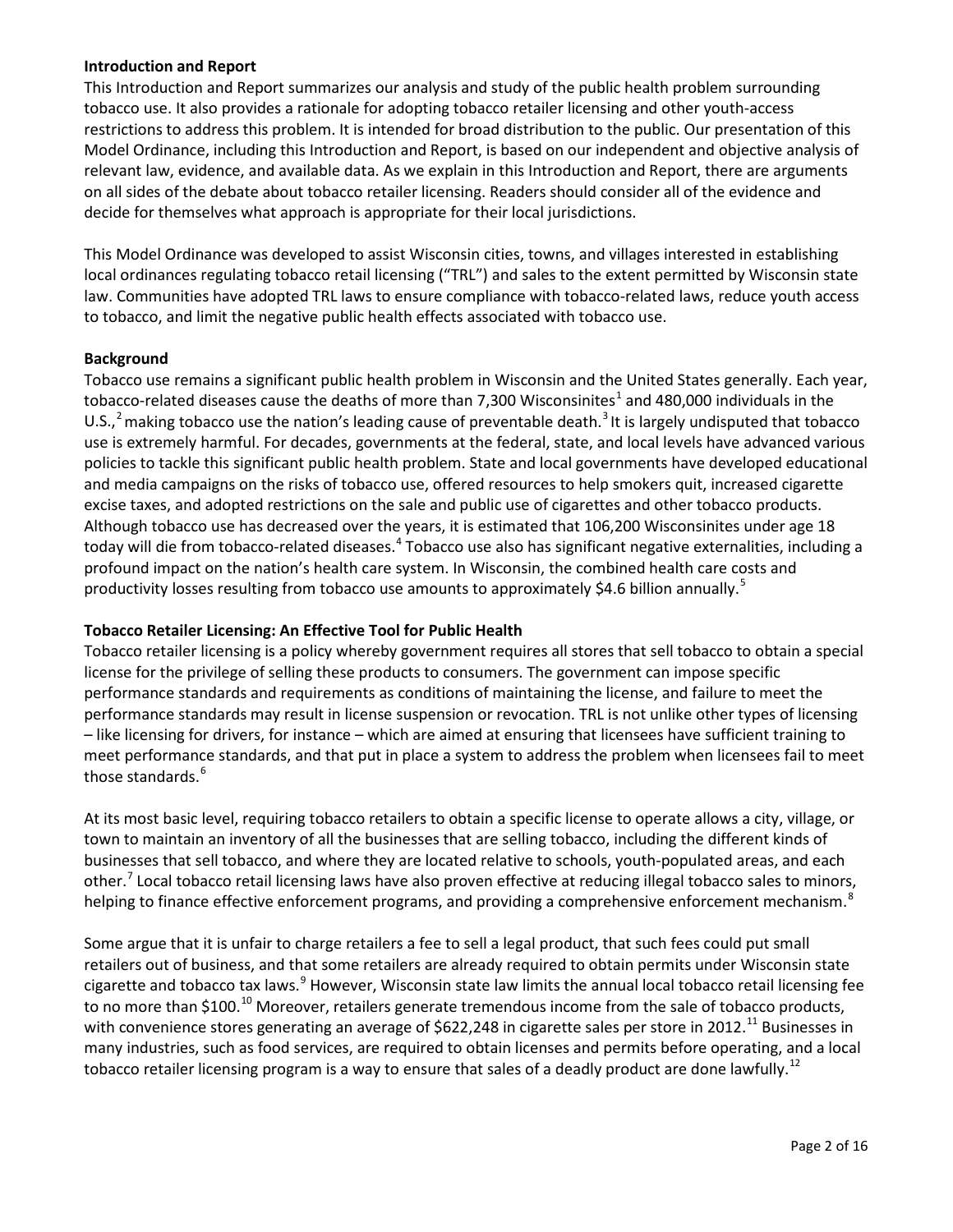Moreover, Wisconsin state law already requires *all* retailers to obtain a local tobacco retailer license prior to selling cigarettes or tobacco products in any given city, village, or town. <sup>[13](#page-15-0)</sup> This Model Ordinance merely codifies these requirements in the local municipal code and allows the municipality to set the annual licensing fee, more easily enforce tobacco control laws, and use moneys from the licensing fees to support such enforcement.

# **Using This Model Ordinance**

In some instances, italicized text within brackets (e.g., [*Name of City / Town / Village*]) prompt you to customize the language of the Model Ordinance to fit your community's needs. You must replace the italicized text with the appropriate information and remove the brackets. In other cases, the Model Ordinance provides options (e.g., [choice one / choice two / choice three]). You also must verify that all internal references (e.g., Sec. [

\_\_\_\_\_\_\_\_\_ (\*2) ]) are correct. Removing or renumbering any provision will require updating internal references to the remaining provisions. Some degree of customization is always necessary to ensure the ordinance is consistent with a community's existing laws; however, as discussed in the Legal Authority section, the ordinance must strictly conform to state law. Your local government attorney will likely be the best person to accomplish this for you.

# **Legal Authority**

Although Wisconsin state court decisions have limited the ability for communities to regulate the sale and distribution of cigarettes and tobacco products, local governments may still regulate these activities when state law explicitly authorizes local regulation.<sup>[14](#page-15-1)</sup> Tobacco retail licensing and tobacco youth access restrictions present two areas where Wisconsin state law explicitly preserves some local regulatory authority.

Under Wisconsin state law, individuals selling cigarettes or tobacco products to consumers must first obtain a license from the city, town, or village where the sales will occur.<sup>[15](#page-15-2)</sup> Cities, towns, and villages may adopt ordinances regulating the issuance, suspension, revocation, and renewal of these tobacco retailer licenses if the ordinance "strictly conforms" to state law.<sup>[16](#page-15-3)</sup> Communities may charge an annual fee between \$5 and \$100 for each tobacco retail license.<sup>[17](#page-15-4)</sup> Additionally, cities, towns, and villages may regulate in strict conformity with state law certain provisions related to:

- (1) Youth access to cigarettes, nicotine products, and tobacco products;<sup>[18](#page-15-5)</sup>
- (2) The placement of cigarette vending machines; $^{19}$  $^{19}$  $^{19}$
- (3) Signage requirements for tobacco retailers and cigarette vending machine operators;<sup>[20](#page-15-7)</sup>
- (4) Training requirements for tobacco retailers' employees whose duties will include the sale of cigarettes or tobacco products; $^{21}$  $^{21}$  $^{21}$  and
- (5) Unannounced investigations at retail outlets, including tobacco vending machine premises, to enforce compliance with youth-access restrictions.<sup>[22](#page-15-9)</sup>

This Model Ordinance has been carefully drafted to strictly conform to Wisconsin state law. A local ordinance does not strictly conform to state law when it operates outside the boundaries of state law by restricting what state law allows, permitting what state law prohibits, or imposing more severe penalties than state law.<sup>[23](#page-15-10)</sup> Strict conformity does not, however, require that the local ordinance "be a carbon copy of the state statute."<sup>[24](#page-15-11)</sup> While the phrasing and organization of this Model Ordinance differs from their corresponding state statutes, the Model Ordinance is no more restrictive or punitive than those state statutes, and the Model Ordinance does not permit any conduct prohibited by state law. However, all laws, even when carefully drafted to avoid conflicts with state and federal law, carry certain risks. Communities should consult with an attorney licensed to practice in their jurisdiction prior to adopting this ordinance.

#### **Disclaimer**

The information provided in this document does not constitute legal advice or legal representation. For legal advice, readers should consult with an attorney licensed in their jurisdiction.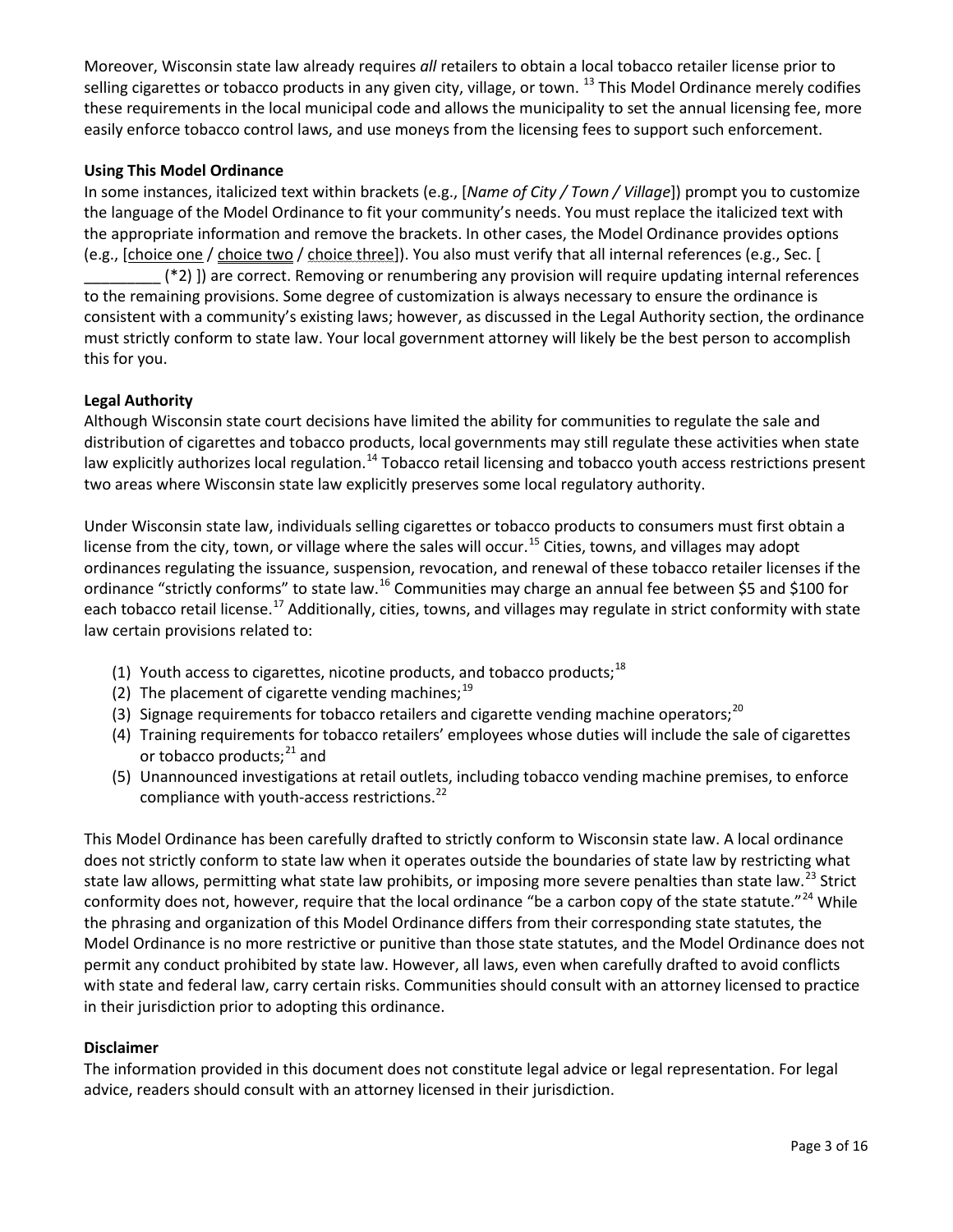### **AN ORDINANCE OF THE [CITY / TOWN / VILLAGE] OF [***NAME OF CITY / TOWN / VILLAGE]* **REQUIRING THE LICENSURE OF TOBACCO RETAILERS AND AMENDING THE [***NAME OF CITY / TOWN / VILLAGE***] MUNICIPAL CODE**

The [common council of the city / town board / village board] of [*Name of the City / Town / Village*] do ordain as follows:

**COMMENT:** This is introductory boilerplate language that should be adapted to the conventional form used in the jurisdiction.

**SECTION I. FINDINGS.** The [common council of the city / town board / village board] of [*Name of the City / Town / Village*] hereby finds and declares as follows:

WHEREAS, based in part on the information contained in this section, the [common council of the city / town board / village board] of [*Name of the City / Town / Village*] finds that the failure of tobacco retailers to comply with all tobacco control laws, particularly laws prohibiting the sale of tobacco products to minors, presents an imminent threat to the public health, safety, and welfare of the residents of the [City / Town / Village];

WHEREAS, the [common council of the city / town board / village board] of [*Name of the City / Town / Village*] finds that a local licensing system for tobacco retailers is appropriate to ensure that retailers comply with tobacco control laws and business standards of the state of Wisconsin and [City / Town / Village], to protect the health, safety, and welfare of our residents;

WHEREAS, approximately 480,000 people die in the United States from tobacco-related diseases every year, making tobacco use the nation's leading cause of preventable death; $^{25}$  $^{25}$  $^{25}$ 

WHEREAS, the World Health Organization (WHO) estimates that by 2030, tobacco will account for 8.3 million deaths per year and will be responsible for 10 percent of all deaths worldwide;  $^{26}$  $^{26}$  $^{26}$ 

WHEREAS, 5.6 million of today's Americans who are younger than 18 are projected to die prematurely from a smoking-related illness;<sup>[27](#page-15-14)</sup>

WHEREAS, the Wisconsin Legislature has recognized the danger of tobacco use and has made reducing youth access to tobacco products a high priority, as evidenced by the fact that:

- State law prohibits the sale or provision of cigarettes, nicotine products, and tobacco products to minors,<sup>[28](#page-15-15)</sup> as well as the purchase and possession of cigarettes, nicotine products, and tobacco products by minors;<sup>[29](#page-15-16)</sup>
- State law provides procedures for using minors to conduct onsite compliance checks of tobacco retailers;<sup>[30](#page-15-17)</sup>
- State law requires tobacco retailers and vending machine operators to post signs stating that cigarette and tobacco product sales to minors is unlawful; $31$
- State law prohibits the placement of cigarette vending machines within 500 feet of a school, as well as in locations where a minor may enter without being accompanied by the minor's parent, guardian, or spouse who is at least 18 vears of age; $32$
- State law requires tobacco retailers to train their employees on compliance with youth-access restrictions and the penalties for violations;  $33$

WHEREAS, state law requires all tobacco retailers to be licensed by [City / Town / Village] before selling, exposing for sale, possessing with intent to sell, exchanging, disposing, or giving away cigarettes and tobacco products;<sup>3</sup>

WHEREAS state law allows cities, villages, and towns to adopt an ordinance regulating the issuance, suspension, revocation, and renewal of a tobacco retailer license if the ordinance strictly conforms to state law;<sup>[35](#page-15-22)</sup>

WHEREAS state law allows cities, villages, and towns to set the annual tobacco retailer licensing fee to any amount between \$5 and \$100; $^{36}$  $^{36}$  $^{36}$ 

WHEREAS state law allows cities, villages, and towns to adopt ordinances in strict conformity with state law that (1) prohibit the sale or provision of cigarettes, nicotine products, and tobacco products to minors; (2) require retailers and vending machine operators to post signage regarding the minimum legal sales age for tobacco; (3) restrict the location of cigarette vending machines; (4) require retailers to train employees on tobacco youth access laws and penalties;<sup>[37](#page-15-24)</sup>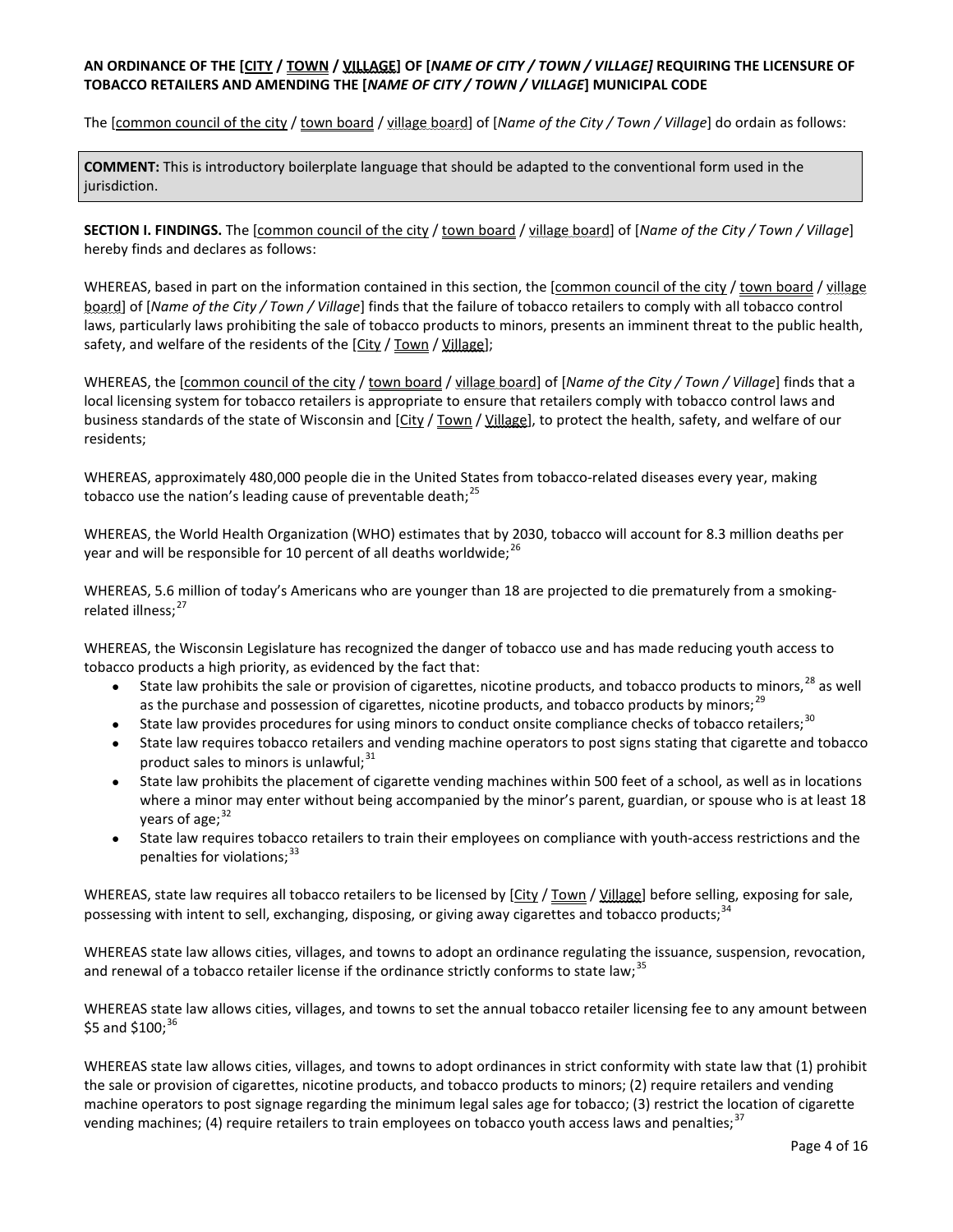WHEREAS state law allows cities, villages, and towns to adopt ordinances and procedures in strict conformity with state law for conducting unannounced investigations at retail outlets, including tobacco vending machine premises, to enforce compliance with tobacco youth-access laws;<sup>[38](#page-15-25)</sup>

WHEREAS strict conformity with state law does not require the local ordinance "be a carbon copy of the state statute," but rather only prohibits local ordinances that operate outside the boundaries of state law by restricting what state law allows, permitting what state law prohibits, or imposing more severe penalties than state law;<sup>[39](#page-15-26)</sup>

WHEREAS, despite the state's [and the City's / Town's / Village's] efforts to limit youth access to tobacco, minors are still able to access cigarettes, as evidenced by the fact that:

• [*INSERT STATE AND/OR LOCAL DATA*]

WHEREAS, research demonstrates that local tobacco retail ordinances dramatically reduce youth access to cigarettes. For example:

- A study found that odds of daily smoking were reduced by 2% for each 1% increase in merchant compliance with youth access laws; [40](#page-15-27)
- A study of the effect of licensing and enforcement methods used in the Philadelphia area revealed a decrease in sales to minors from 85 percent in 1994 to 43 percent in 1998; $^{41}$  $^{41}$  $^{41}$
- A study of several Minnesota cities found that an increased licensing fee in conjunction with strict enforcement of youth access laws led to a decrease from 39.8 percent to 4.9 percent in the number of youth able to purchase tobacco; $42$

WHEREAS, a requirement for a tobacco retailer license will not unduly burden legitimate business activities of retailers who sell or distribute cigarettes, nicotine products, or tobacco products to adults. It will, however, allow the  $[City / Town /$ Village] to regulate the operation of lawful businesses to discourage violations of state and local tobacco-related laws;

WHEREAS, [City / Town / <u>Village]</u> has a substantial interest in promoting compliance with state and local laws intended to regulate tobacco sales and use; in discouraging the illegal purchase of tobacco products by minors; in promoting compliance with laws prohibiting sales of cigarettes and tobacco products to minors; and finally, and most importantly, in protecting children from being lured into illegal activity through the misconduct of adults; and

NOW THEREFORE, it is the intent of the [common council of the city / town board / village board] of [*Name of the City / Town / Village*], in enacting this ordinance, to ensure compliance with the business standards and practices of the [City / Town / Village] and the State of Wisconsin and to encourage responsible tobacco retailing and to discourage violations of tobacco-related laws, especially those which prohibit or discourage the sale or distribution of tobacco and nicotine products to minors, but not to expand or reduce the degree to which the acts regulated by federal or state law are criminally proscribed or to alter the penalties provided therein.

**COMMENT:** These findings lay out the policy and legal rationale for the ordinance. They also demonstrate why local licensing ordinances that strictly conform to state law are not preempted. It is not necessary to include all the findings in your ordinance, but policymakers and local government attorneys may find it helpful to state the ordinance's rationale. The findings should be tailored to the needs of your community.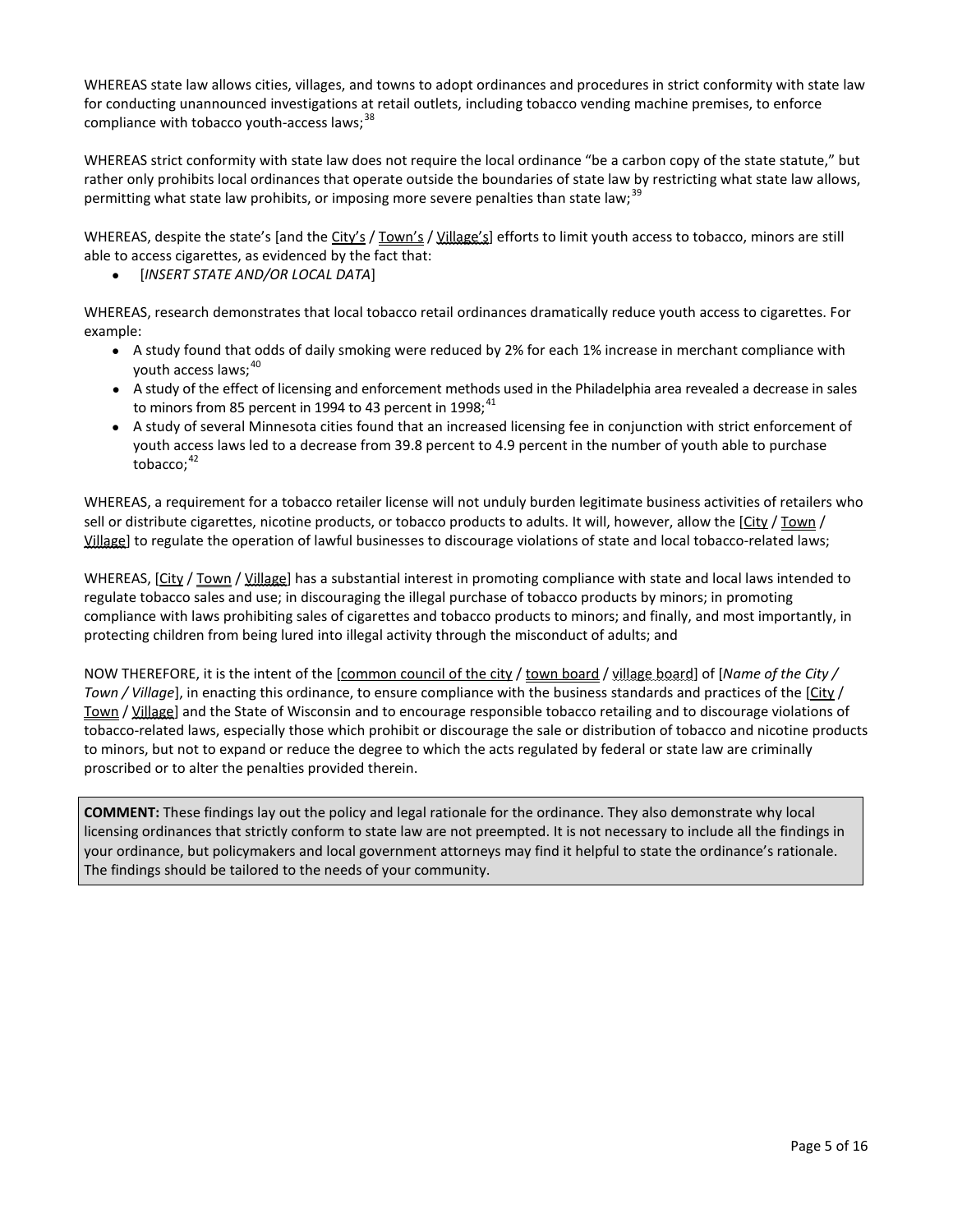**SECTION II:** [Article / Chapter] of the [*Name of City/Town/Village*] Municipal Code is hereby amended to read as follows:

**Sec. [ \_\_\_\_\_\_\_\_\_ (\*1) ]. Definitions**

The following words and phrases, whenever used in this [Article / Chapter], shall have the meanings defined in this subsection, except as provided in Sec. [  $\qquad$  (\*8) ] or where context requires otherwise.

- (a) *Cigarette* means any roll of tobacco wrapped in paper or any substance other than tobacco.
- (b) *Direct marketer* means a bonded direct marketer or a nonbonded direct marketer, as those terms are defined in Wis. Stat. § 139.30.
- (c) *Distributor* means any of the following:
	- (1) A person specified under Wis. Stat. § 139.30(3).
	- (2) A person specified under Wis. Stat. § 139.75(4).
- (d) *Identification card* means any of the following:
	- (1) A license containing a photograph issued under Wis. Stat. ch. 343.
	- (2) An identification card issued under Wis. Stat. § 343.50.
	- (3) An identification card issued under Wis. Stat. § 125.08, 1987 stats.
- (e) *Jobber* means any person who acquires stamped cigarettes from manufacturers or distributors, stores them, and sells them to retailers for resale.
- (f) *Manufacturer* means any of the following:
	- (1) Any person who manufactures cigarettes for the purpose of sale, including the authorized agent of a person who manufactures cigarettes for the purpose of sale. "Manufacturer" includes a person who owns an automated roll-your-own machine that is used to make cigarettes, but does not include an individual who owns a roll-your-own machine and uses the machine in their home solely to make cigarettes for their personal use or for the use of other individuals who live in their home.
	- (2) Any person who manufactures and sells tobacco products.
- (g) *Nicotine product* means a product that contains nicotine and is not any of the following:
	- (1) A tobacco product.
	- (2) A cigarette.
	- (3) A product that has been approved by the U.S. Food and Drug Administration for sale as a smoking cessation product or for another medical purpose and is being marketed and sold solely for such an approved purpose.
- (h) *Retailer* means any person licensed under this [Article / Chapter] or Wis. Stat. § 134.65(1).
- (i) *School* means a public, parochial, private, or tribal school which provides an educational program for one or more grades between grades 1 and 12 and which is commonly known as an elementary school, middle school, junior high school, senior high school, or high school.
- (j) *Stamp* means the authorized indicia of cigarette tax payment including water transfer stamps and heat applied stamps.
- (k) *Subjobber* means any person, other than a manufacturer or distributor, who buys tobacco products from a distributor and sells them to persons other than the ultimate consumers.
- (l) *Tobacco product* means cigars; cheroots; stogies; periques; granulated, plug cut, crimp cut, ready-rubbed and other smoking tobacco; snuff, including moist snuff; snuff flour; cavendish; plug and twist tobacco; fine cut and other chewing tobaccos; shorts; refuse scraps, clippings, cuttings and sweepings of tobacco and other kinds and forms of tobacco prepared in such manner as to be suitable for chewing or smoking in a pipe or otherwise, or both for chewing and smoking; but "tobacco products" does not include cigarettes.
- (m) *Tobacco retailer license* means a licensed issued under this [Article / Chapter] or Wis. Stat. § 134.65(1).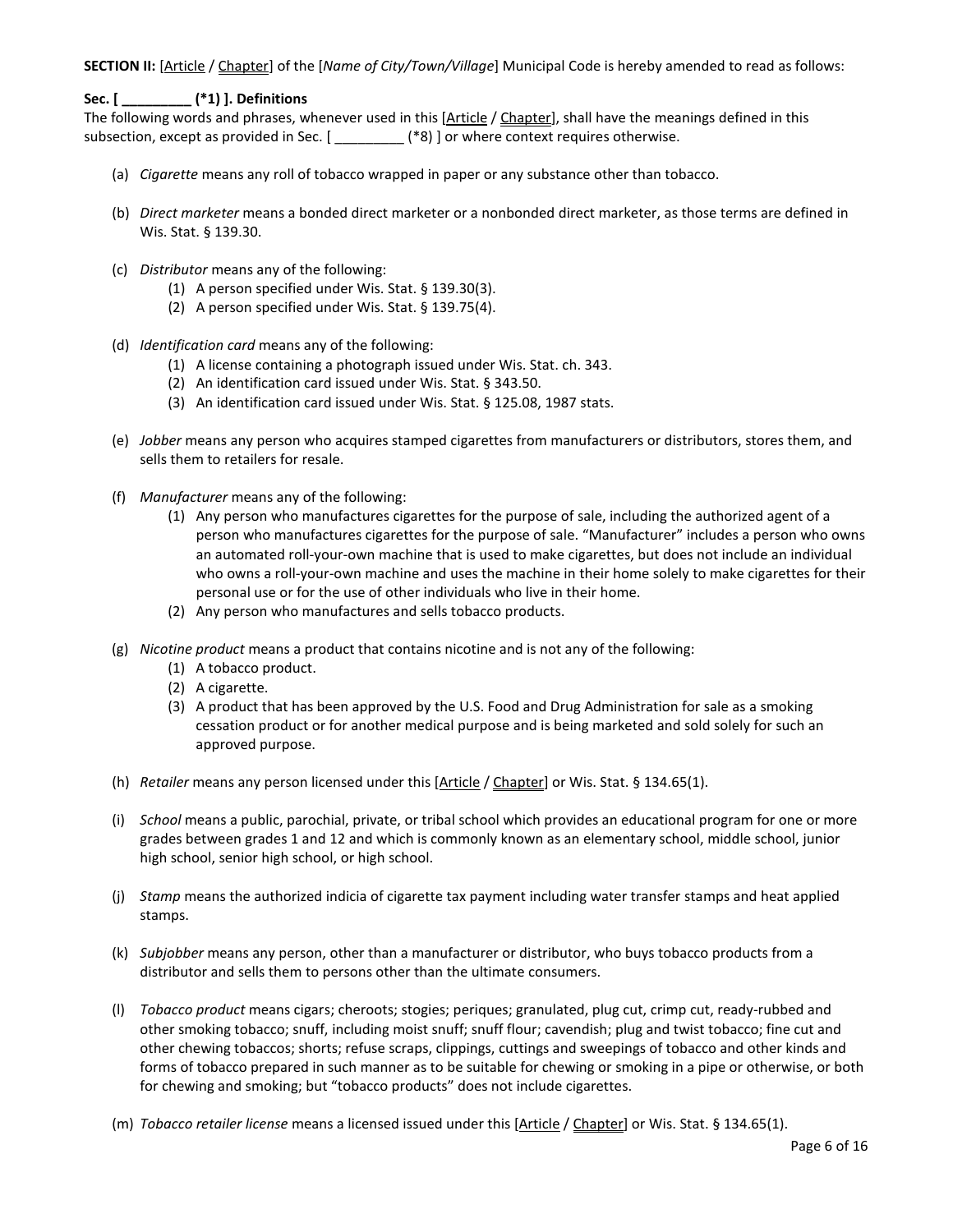- (n) *Vending machine* means any mechanical device which automatically dispenses cigarettes upon the deposit therein of specified coins in payment for such cigarettes.
- (o) *Vending machine operator* means a person who acquires stamped cigarettes from manufacturers or permittees, stores them and sells them through the medium of vending machines which the person owns, operates or services and which are located on premises which are owned or under the control of other persons.

**COMMENT ON VENDING MACHINE AND VENDING MACHINE OPERATOR DEFINITIONS** The state definitions for "vending machine" and "vending machine operator" are specific to *cigarettes*, but the substantive provisions set forth in state law regulating vending machines and vending machine operators address both cigarettes *and* tobacco products. The effects of these inconsistencies remain unclear. However, to strictly conform to state law, this Model Ordinance must incorporate these inconsistencies.

#### **Sec. [ \_\_\_\_\_\_\_\_\_ (\*2) ]. License Required; Nontransferable**

(a) *License Required.* No person shall sell or possess with intent to sell any cigarettes or tobacco products within the [City / Town / Village] without first obtaining a tobacco retailer license. Such license shall be in addition to any other license required by state and/or federal law. This subsection shall not apply to a person who sells or possesses with intent to sell cigarettes or tobacco products only to persons: (1) licensed under this [Article / Chapter] or Wis. Stat. § 134.65; or (2) permitted under Wis. Stat. § 139.30 to 139.41 or Wis. Stat. § 139.79.

**COMMENT:** This is the primary operative section of the ordinance. The provision makes it unlawful to sell or possesses with intent to sell cigarettes or tobacco products to consumers without first obtaining a tobacco retailer license from the local municipality. Importantly, this provision does *not* require a person to obtain a local tobacco retailer license if they only sell cigarettes or tobacco products to other licensed or permitted tobacco companies, including: (1) cigarette manufacturers, jobbers, vending machine operators, and multiple retailers permitted under Wis. Stat. § 139.34; (2) tobacco product distributors and subjobbers permitted under Wis. Stat. § 139.79; and (3) tobacco retailers licensed under Wis. Stat. § 134.65 or a local ordinance in strict conformity to Wis. Stat. § 134.65.

(b) *Nontransferable.* A tobacco retailer license is valid for one person at one premises and shall not be transferred from one person to another nor from one premises to another.

**Sec. [ \_\_\_\_\_\_\_\_\_ (\*3) ]. License Application; License Fee; Issuance of License; Term of License** 

- (a) *License Application.* Applications for a tobacco retailer license shall be made in writing to the [City / Town / Village] Clerk and shall contain the following information:
	- (1) The name, address, and telephone number of the person seeking the tobacco retailer license;
	- (2) The business name, address, and telephone number of the premises for which the tobacco retailer license is sought;
	- (3) Whether cigarettes or tobacco products will be sold over the counter, from a vending machine, or both;
	- (4) Whether the applicant has been found personally guilty of a failure to exercise due care to prevent violation of Sec. [ \_\_\_\_\_\_\_\_\_ (\*2) ](a), Sec. [ \_\_\_\_\_\_\_\_\_ (\*5) ](a), or Wis. Stat. § 134.65, and, if so, the dates and locations of all such violations within the previous five years; and
	- (5) Such other information as the  $[City / Town / Village]$  Clerk deems necessary.

**COMMENT:** State law requires tobacco retailer license applications to, at minimum, be in writing and specify whether the applicant will sell cigarettes or tobacco products over the counter, in a vending machine, or both. This provision requires applications to include additional information such as the applicant's name, contact information, business information, and whether the applicant has been found personally guilty of failing to exercise due care to prevent violations of: (1) the requirement to maintain a tobacco retailer license; and (2) the recordkeeping requirements specified in Sec. [ (\*5) ](a) and Wis. Stat. § 134.65(4). State law prohibits any person convicted of two or more of these violations from receiving a tobacco retailer license for five years following their most recent conviction.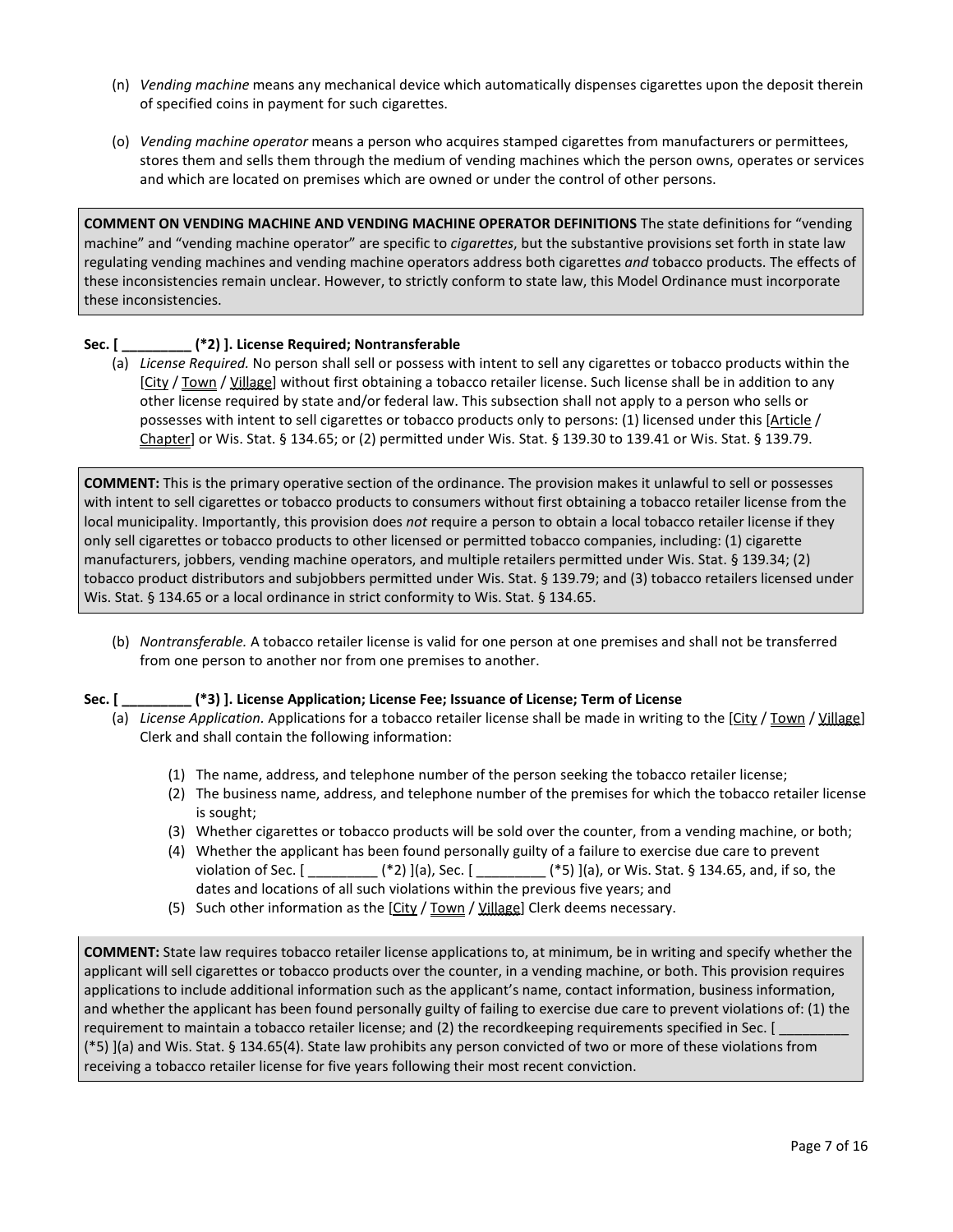(b) *License Fee.* A person seeking a tobacco retailer license shall pay to [*Name of the Government Official/Office to Receive License Fee Payments*] a fee of one hundred dollars (\$100) per year or the maximum amount permitted by state law, whichever is greater; provided, however, that such fee shall never exceed the maximum amount permitted by state law.

**COMMENT:** This provision establishes a fee of \$100 per year per tobacco retailer license, the maximum amount currently allowed by state law. The annual fee will automatically increase or decrease if the Wisconsin state legislature increases or decreases the maximum amount municipalities may charge for each tobacco retailer license.

(c) *Issuance of License.* Upon receipt of a proper application for a tobacco retailer license and payment of the applicable licensing fee, the [City / Town / Village] Clerk shall issue a tobacco retailer license unless the person seeking the tobacco retailer license has been found personally guilty of a failure to exercise due care to prevent violation of Sec. [ \_\_\_\_\_\_\_\_\_ (\*2) ](a), Sec. [ \_\_\_\_\_\_\_\_\_ (\*5) ](a), or Wis. Stat. § 134.65 on two or more occasions and the most recent violation occurred within the previous five years. Any tobacco retail license shall contain, at minimum, the name of the licensee and a specific description of the premises to be licensed.

**COMMENT:** This provision requires the municipality's clerk to issue a license unless:

- (1) The applicant has not submitted a complete and proper written application;
- (2) The applicant has not paid the applicable licensing fee; or
- (3) The applicant is ineligible for the license. A person is ineligible for a tobacco retailer license if they have on two or more occasions been found personally guilty of failing to exercise due care to prevent a violation of tobacco retailer licensing and recordkeeping requirements, and their most recent violation occurred within the previous five years.
	- (d) *Term of License.* Each tobacco retailer license shall be issued on July 1 of each year or when applied for and continue in force until the following June 30 unless sooner revoked pursuant to this [Article / Chapter] or Wis. Stat. § 134.65. If the application is filed after July 1, the license fee required by Sec. [  $(*)$  ) [b) shall not be prorated.

#### **COMMENT ON LICENSE TERM**

Wisconsin state law allows municipalities to specify whether:

- (1) All tobacco retailer licenses expire on June 30, regardless of their issuance date; or
- (2) Tobacco retailer licenses continue in effect for one year after issuance.

This provision adopts the first option, meaning that all tobacco retailer licenses issued by the municipality will expire on June 30 each year. Licensing fees are not prorated: a license issued on July 1 and a license issued on June 29 are both subject to the same fee.

Establishing a single expiration and renewal date for all tobacco retailer licenses reduces the overall administrative burden and allows the municipality to collect all licensing fees at the beginning of each fiscal year. However, some municipalities may not have the resources necessary to process all tobacco retailer license renewal applications at one time. If your community wishes to adopt the second option to allow tobacco retailer licenses to remain effective for one full calendar year following their issuance date, replace this provision with the following:

• *Term of License*. Each tobacco retailer license shall be issued and continue in force for one year from the date of issuance unless sooner revoked.

If your community wishes to adopt the first option (i.e. all tobacco retailer licenses expire on June 30) with prorated fees, replace the last sentence of this provision with:

• "If the application is filed after July 1, the license fee shall be prorated."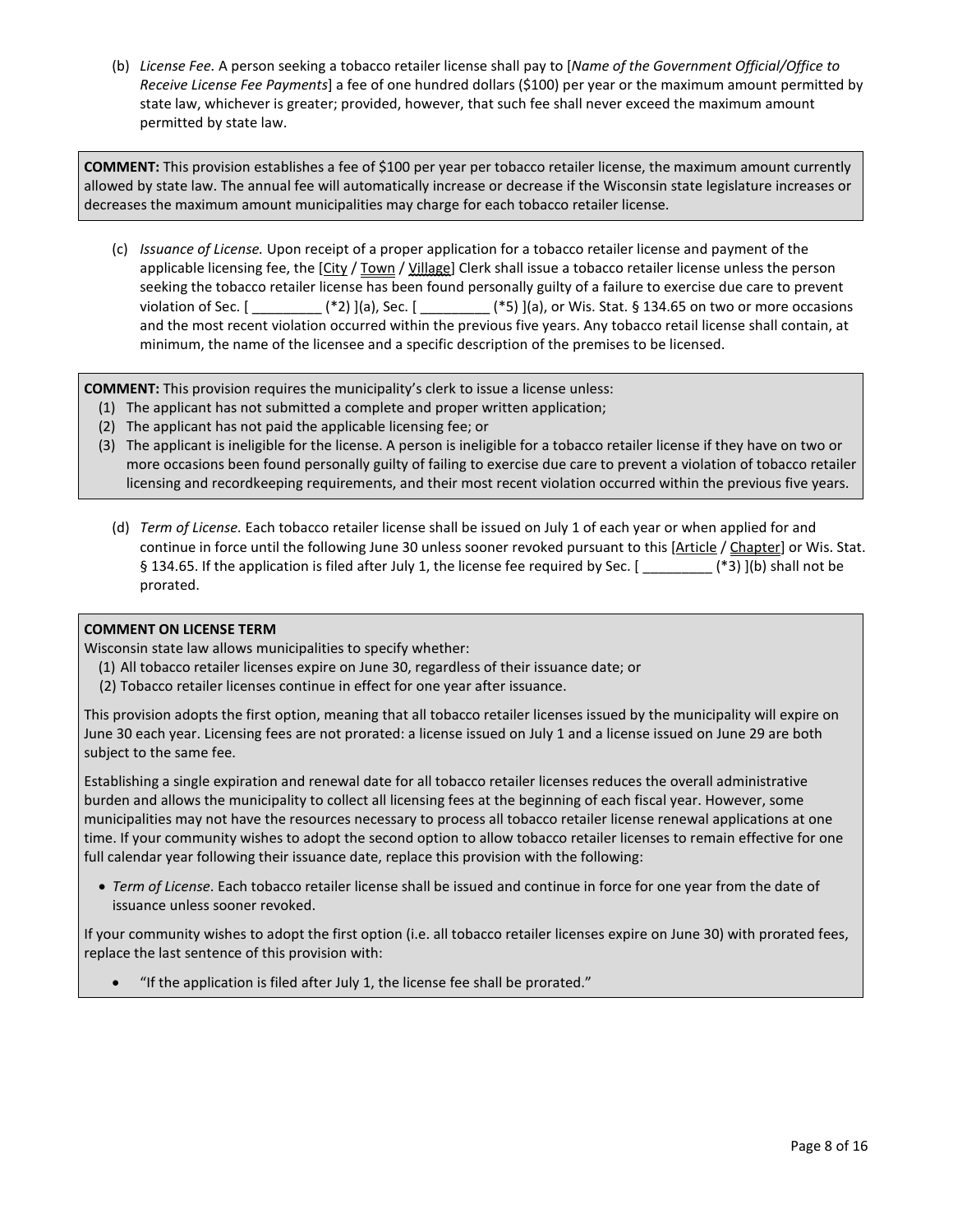#### **Sec. [ \_\_\_\_\_\_\_\_\_ (\*4) ]. Use of Licensing Fees**

(a) At least [*Insert Minimum Percentage of Fees*] of all fees described in Sec. [ \_\_\_\_\_\_\_\_\_ (\*3) ](b) shall be placed into a separate fund to be used exclusively for the administration and enforcement of this [Article / Chapter] and to support enforcement of programs related to compliance with restrictions on youth access to tobacco.

**COMMENT:** This provision requires that the municipality dedicate a certain percentage of collected tobacco retailer licensing fees dedicated to support the administration and enforcement of this Model Ordinance and to support enforcement of programs related to compliance with restrictions on youth access to tobacco.

#### **Sec. [ \_\_\_\_\_\_\_\_\_ (\*5) ]. Requirements and Prohibitions Applicable to Licensees**

- (a) Every retailer shall keep complete and accurate records for all purchases and receipts of cigarettes and tobacco products. Such records shall be preserved on the licensed premises for 2 years in such a manner as to insure permanency and accessibility for inspection and shall be subject to inspection at all reasonable hours by authorized state and local law enforcement officials.
- (b) No retailer, direct marketer, manufacturer, distributor, jobber, or subjobber, no agent, employee, or independent contractor thereof, and no agent or employee of an independent contractor may sell, provide for nominal consideration, or provide for no consideration cigarettes, nicotine products, or tobacco products to any person under the age of 18.
	- (1) This subsection shall not apply where the person purchasing or receiving the cigarettes, nicotine products, or tobacco products is:
		- (i). Under 18 years of age but at least 15 years of age;
		- (ii). Employed by a retailer; and
		- (iii). Purchasing or receiving the cigarettes, nicotine products, or tobacco products for the sole purpose of resale in the course of employment during the person's working hours.
	- (2) A vending machine operator is not liable under this subsection for the purchase of cigarettes, nicotine products, or tobacco products from their vending machine by a person under the age of 18 if the vending machine operator was unaware of the purchase.

**COMMENT:** This provision makes it unlawful to sell or give cigarettes, nicotine products, or tobacco products to minors. There are two exceptions:

- (1) A person may sell these products to a 15, 16, or 17 year old employed by a licensed tobacco retailer and where the minor obtains the products to resell during the course of their employment.
- (2) A vending machine operator is not liable for sales to minors if the vending machine operator did not know about the purchase.
	- (c) No retailer, direct marketer, manufacturer, distributor, jobber, or subjobber, no agent, employee, or independent contractor thereof, and no agent or employee of an independent contractor may provide for nominal or no consideration cigarettes, nicotine products, or tobacco products to any person except in a place where no person younger than 18 years of age is present or permitted to enter unless the person who is younger than 18 years of age is accompanied by their parent or guardian or by their spouse who has attained the age of 18 years.

**COMMENT:** This provision prohibits the distribution of free or nominally priced cigarettes, nicotine products, or tobacco products in any location where minors may enter without a parent, guardian, or spouse who is at least 18 years old. Importantly, this provision was enacted prior to the federal Family Smoking Prevention and Tobacco Control Act ("Tobacco Control Act"). The Tobacco Control Act prohibits *all* free tobacco product samples, with a narrow exception for small quantities of smokeless tobacco in qualified adult-only facilities.<sup>[43](#page-15-30)</sup> Federal law does not restrict nominally priced tobacco products.<sup>[44](#page-15-31)</sup>

(d) A retailer shall post a sign in areas within their premises where cigarettes or tobacco products are sold to consumers stating that the sale of any cigarette or tobacco product to a person under the age of 18 is unlawful under this section and Wis. Stat. § 254.92.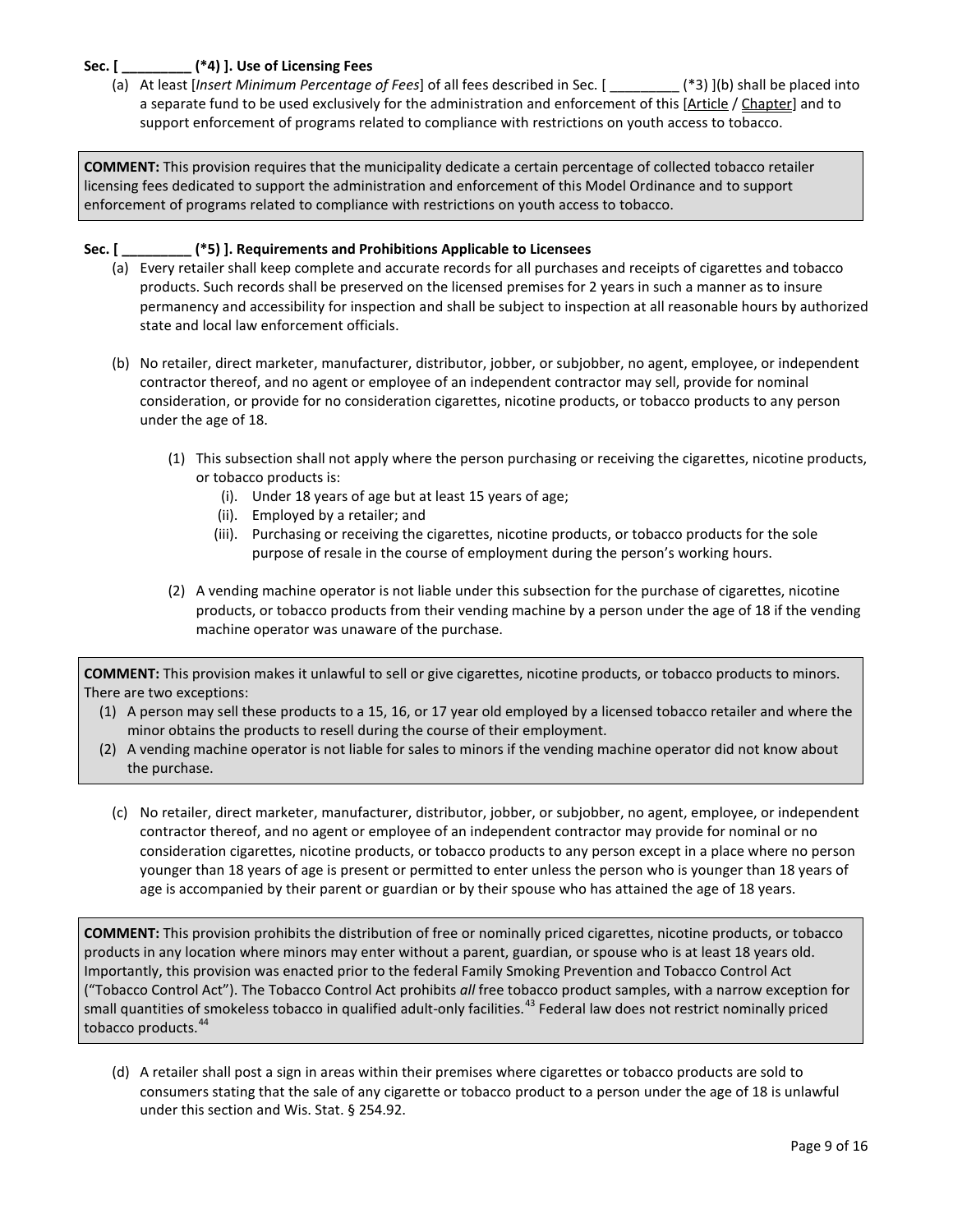**COMMENT:** This provision requires tobacco retailers to post signage stating that it is illegal to sell cigarettes or tobacco products to any person under the age of 18.

(e) A vending machine operator shall attach a notice in a conspicuous place on the front of their vending machines stating that the purchase of any cigarette or tobacco product by a person under the age of 18 is unlawful under Wis. Stat. § 254.92 and that the purchaser is subject to a forfeiture of not more than \$50.

**COMMENT:** This provision requires vending machine operators to attach a notice on each vending machine that persons under the age of 18 are prohibited from purchasing cigarettes or tobacco products.

This provision addresses both cigarettes and tobacco products even though the definitions for "vending machine" and "vending machine operator" are specific to cigarettes (see the "Comment on Vending Machine and Vending Machine Operator Definitions").<sup>[45](#page-15-32)</sup> To strictly conform to state law, this Model Ordinance must incorporate these inconsistencies. However, most locations where cigarette and/or tobacco product vending machines are located will be required to comply with the general signage requirement in Sec. [ \_\_\_\_\_\_\_\_\_ (\*5) ](d) that addresses the minimum legal sales age for both cigarettes and tobacco products.

- (f) A retailer or vending machine operator may not sell cigarettes or tobacco products from a vending machine unless the vending machine is located in a place where the retailer or vending machine operator ensures that no person younger than 18 years of age is present or permitted to enter unless they are accompanied by their parent or guardian or by their spouse who has attained the age of 18 years.
- (g) Notwithstanding subsection (f), no retailer may place a vending machine within 500 feet of a school.

**COMMENT:** These provisions prohibits the placement of vending machines within 500 feet from a school and in a location where minors are permitted to enter without a parent, guardian, or spouse who is at least 18 years old. As in other provisions addressing vending machines and vending machine operators, the state law definitions for these terms are specific to cigarettes, but the substantive provisions set forth in state law address both cigarettes and tobacco products. To strictly conform to state law, this Model Ordinance must incorporate these inconsistencies.

- (h) No retailer or direct marketer may sell cigarettes in a form other than as a package or container on which a stamp is affixed under Wis. Stat. § 139.32(1).
- *(i) Training Requirements.*
	- (1) Except as provided in subsection (i)(2), at the time that a retailer hires or contracts with an agent, employee, or independent contractor whose duties will include the sale of cigarettes or tobacco products, the retailer shall provide the agent, employee, or independent contractor with training on compliance with Sec.  $[\_\_\_\_\_$ (\*5) ](b) and (c), including training on the penalties under Sec.  $[\_\_\_\_\_\_$ (\*7) ](d) for a violation of Sec. [ \_\_\_\_\_\_\_\_\_ (\*5) ](b) or (c). The Department of Health Services shall make available to any retailer on request a training program developed or approved by that Department that provides the training required under this subsection. A retailer may comply with this subsection by providing the training program developed or approved by the Department of Health Services or by providing a comparable training program approved by that Department. At the completion of the training, the retailer and the agent, employee, or independent contractor shall sign a form provided by the Department of Health Services verifying that the agent, employee, or independent contractor has received the training, which the retailer shall retain in the personnel file of the agent, employee, or independent contractor.
	- (2) Subsection (i)(1) does not apply to an agent, employee, or independent contractor who has received the training described in subsection (i)(1) as part of a responsible beverage server training course or a comparable training course, as described in Wis. Stat. § 125.04(5)(a)5., that was successfully completed by the agent, employee, or independent contractor.

**COMMENT:** Tobacco retailers must provide training to employees whose duties will include the sale of cigarettes or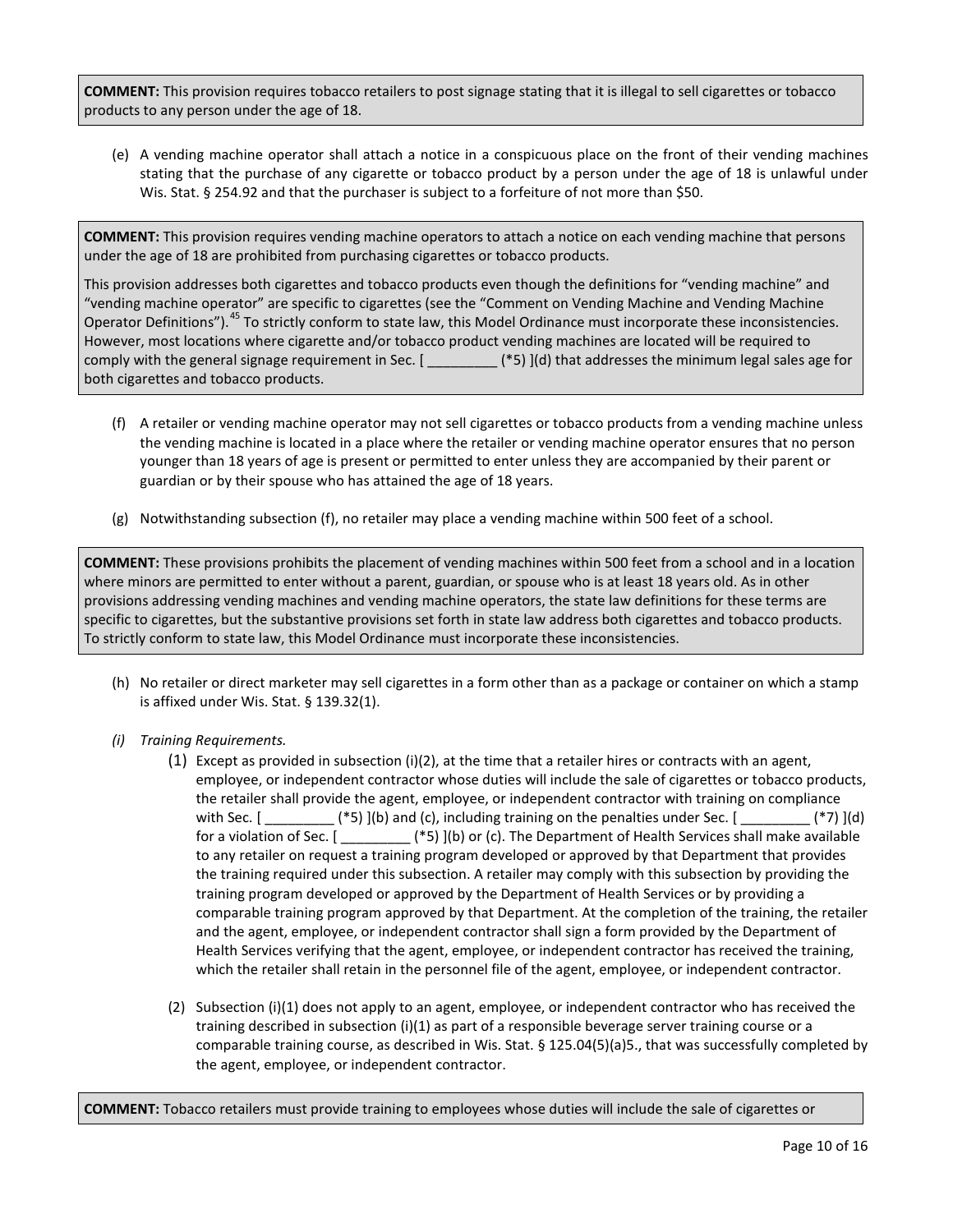tobacco products. The training must, at minimum, address compliance with requirements related to the sale or provision of cigarettes, nicotine products, or tobacco products to minors and the penalties for violations. The retailer and employee must verify that they have met these training requirements by signing a form provided by the state Department of Health Services, and the retailer must retain the form in the employee's personnel file. The state Department of Health Services must make available upon request a training program that satisfies these requirements. This training program is accessible a[t https://witobaccocheck.org/.](https://witobaccocheck.org/) These requirements do not apply if the employee has successfully completed a responsible beverage server or comparable training course where that course includes the training required by this provision.

#### **COMMENT ON YOUTH PURCHASE, USE, AND POSSESSION**

Wisconsin state law prohibits minors from purchasing, attempting to purchase, or possessing any cigarette, nicotine product, or tobacco product, with limited exceptions for employment-related activities and youth decoy enforcement operations.<sup>[46](#page-15-33)</sup> Well-enforced laws targeting retailers provide greater public health benefits than laws penalizing youth for the purchase, use, and possession of tobacco ("PUP Laws").<sup>[47](#page-15-34)</sup> Studies show that PUP laws only minimally affect tobacco use, and prioritizing enforcement of other tobacco control laws can more effectively reduce youth access to tobacco.<sup>[48](#page-15-35)</sup> PUP laws also raise significant equity concerns because their enforcement often disproportionately affects youth of color and youth from low-income communities.<sup>[49](#page-15-36)</sup> For these reasons, some communities have chosen to repeal their PUP laws. While this Model Ordinance does not and cannot modify the application or effect of state law, it does not independently incorporate these prohibitions.

### **Sec. [ \_\_\_\_\_\_\_\_\_ (\*6) ]. Enforcement**

- (a) The [City / Town / Village] shall not issue a citation to an agent, employee, or independent contractor for a violation of Sec.  $[$   $*$   $*$   $*$   $]$   $(b)$  or  $(c)$  unless the agent, employee, or independent contractor has received the training described in Sec.  $[$  \_\_\_\_\_\_\_\_\_\_\_\_(\*5) ](i)(1). The  $[City / Town / Village]$  may issue a citation based on that violation only to the retailer that hired or contracted with the agent, employee, or independent contractor.
- (b) If an agent, employee, or independent contractor that has received the training described in Sec. [ \_\_\_\_\_\_\_\_\_ (\*5) ](i)(1) violates Sec. [ \_\_\_\_\_\_\_\_\_ (\*5) ](b) or (c), the [City / Town / Village] shall not issue a citation based on that violation to the retailer that hired or contracted with the agent, employee, or independent contractor unless the [City / Town / Village] also issues a citation based on that violation to the agent, employee, or independent contractor who has received that training.

#### **COMMENT ON TRAINING REQUIREMENTS AND YOUTH ACCESS CITATIONS:**

Whether an employee has received the training required by this Model Ordinance affects whether or not they may be cited for (1) selling cigarettes, nicotine products, or tobacco products to minors; or (2) distributing free or nominally priced cigarettes, nicotine products, or tobacco products in non-age restricted areas. If the employee who violated these restrictions has *not* received the required training, the municipality may only cite the retailer, not the employee. If the employee who violated these restrictions *has* received the required training, the municipality may not cite the retailer unless it also cites the employee.

- (c) Proof of all of the following facts by a retailer, an agent, employee, or independent contractor of a retailer, or an agent or employee of an independent contractor who sells cigarettes or tobacco products to a person under the age of 18 is a defense to any prosecution for a violation of Sec.  $[$  \_\_\_\_\_\_\_\_\_\_(\*5)](b):
	- (1) That the purchaser falsely represented that they had attained the age of 18 and presented an identification card;
	- (2) That the appearance of the purchaser was such that an ordinary and prudent person would believe that the purchaser had attained the age of 18; and
	- (3) That the sale was made in good faith, in reasonable reliance on the identification card and appearance of the purchaser, and in belief that the purchaser had attained the age of 18.
- (d) The provisions of Wis. Stat. § 254.916, as amended from time to time, and any standards for procedures and training established under Wis. Stat. § 254.916, are hereby adopted and made part of this subsection by reference.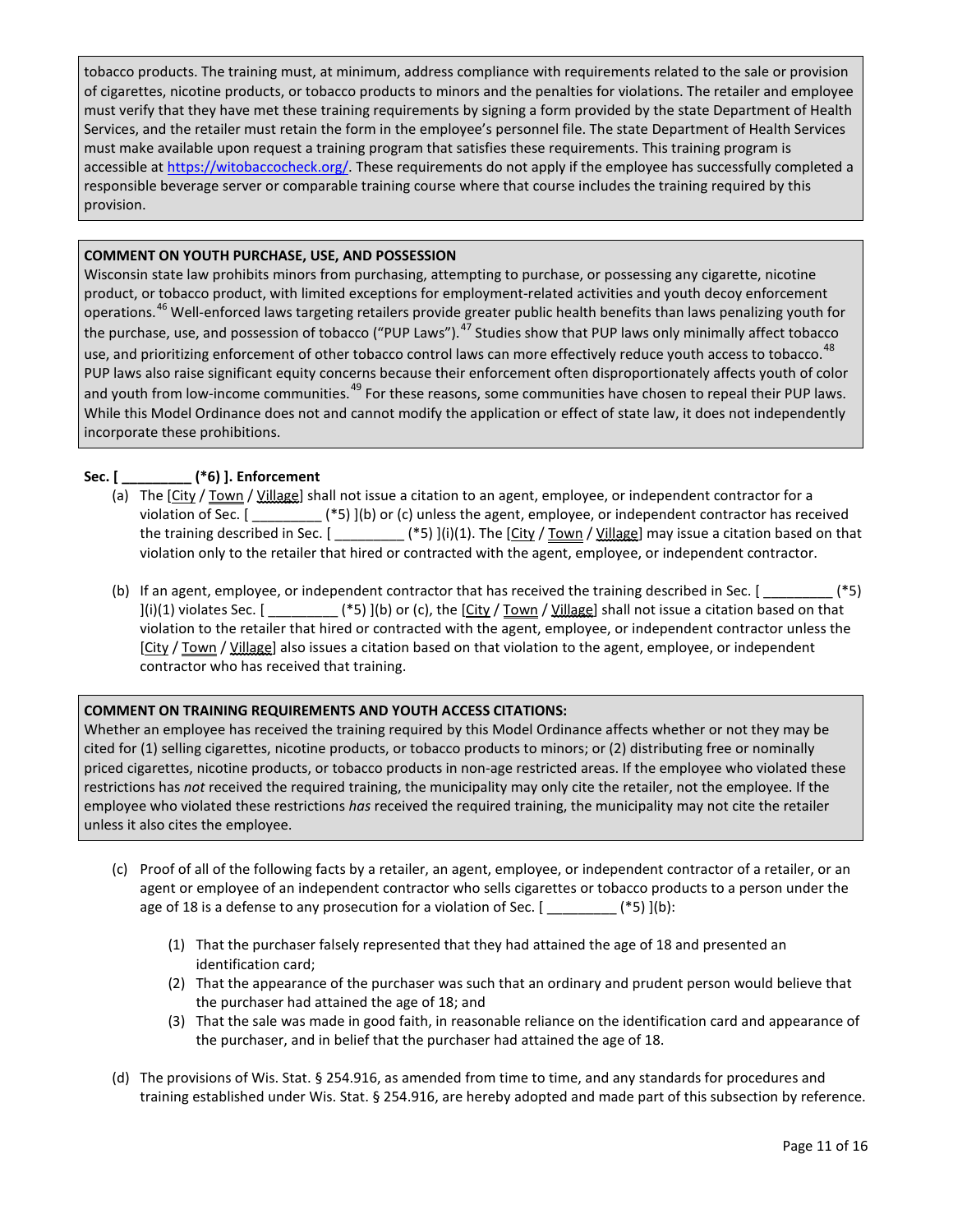Such provisions shall govern unannounced investigations at retail outlets, including tobacco vending machine premises, to enforce compliance with Wis. Stat. § 134.66(2)(a) and (am) or this [Article / Chapter].

(1) Notwithstanding any other provision of law, a person under 18 years of age, but not under 15 years of age, may purchase, attempt to purchase, or possess cigarettes, nicotine products, or tobacco products in the course of their participation in an investigation under this subsection or Wis. Stat. § 254.916 that is conducted in accordance with this subsection and Wis. Stat. § 254.916(3).

**COMMENT:** This provision incorporates state law governing unannounced inspections at retail outlets and allows 15, 16, and 17 year olds to participate in undercover youth decoy operations. Local jurisdictions should contact the Wisconsin Department of Health Services for more information on the requirements and standards for conducting unannounced inspections and youth decoy operations.

- (e) The following persons are authorized to enforce the provisions of this [Article / Chapter] and may issue citations in accordance with all applicable state and local requirements, including but not limited to Wis. Stat. §§ 66.0113 and 800.02, for violations of this [Article / Chapter]:
	- (1) Any [City / Town / Village] law enforcement officer.
	- (2) The [City / Town / Village] [*Title of Top Enforcement Agency Official [e.g. Health Officer or Administrator)*] and their designees.

#### **COMMENT ON CITATION AUTHORITY**

Under Wisconsin state law, local governments may authorize the use of citations for violations of ordinances.<sup>[50](#page-15-37)</sup> Citations may be issued by law enforcement officers of the city, town, or village. The local governing body may also "designate by ordinance or resolution other "city, town, or village officials to "issue citations with respect to ordinances which are directly related to the official responsibilities of the officials."<sup>[51](#page-15-38)</sup>

This provision allows city, town, or village law enforcement officers to enforce this Model Ordinance and issue citations for violations. It also allows cities, towns, and villages to authorize other local agencies to enforce this Model Ordinance and issue citations for violations. To do so, replace the italicized text in subsection (e)(2) above with the name of the head official in the desired local enforcement agency. This could be, for example, the Health Officer in charge of the local health department.

Importantly, many municipalities in Wisconsin have existing "citation ordinances" that provide more general authority to enforce local ordinance violations through citations.<sup>[52](#page-15-39)</sup> You should verify that these existing citation ordinances do not limit which local agencies you may authorize to enforce this Model Ordinance. If your city, town, or village does not have an existing "citation ordinance," you may need to adopt one prior to authorizing the use of citations to enforce violations of this Model Ordinance. Your local government attorney will likely be the best person to answer these questions for you.

# **Sec. [ \_\_\_\_\_\_\_\_\_ (\*7) ]. Penalties**

- (a) A person who violates Sec. [ \_\_\_\_\_\_\_\_\_ (\*2) ](a) or Sec. [ \_\_\_\_\_\_\_\_\_ (\*5) ](a) shall be fined:
	- (1) Not more than \$100 nor less than \$25 for a first offense; and
	- (2) Not more than \$200 nor less than \$25 for a second or subsequent offense.
- (b) Notwithstanding subsection (a), if upon a second or subsequent violation of Sec. [  $(*)$ ] [(a) or Sec. [ \_\_\_\_\_\_\_\_\_ (\*5) ](a), the person so violating these provisions was personally guilty of a failure to exercise due care to prevent violation thereof, the person shall be fined not more than \$300 nor less than \$25. Conviction shall immediately terminate the tobacco retail license of the person convicted of being personally guilty of such failure to exercise due care and the person shall not be entitled to another tobacco retail license for a period of five years thereafter, nor shall the person in that period act as the servant or agent of a person with a tobacco retail license for the performance of the acts authorized by such tobacco retail license.

**COMMENT:** This provision establishes the penalties for violating: (1) the requirement to maintain a tobacco retailer license before selling cigarettes or tobacco products to consumers; and (2) the recordkeeping requirements applicable to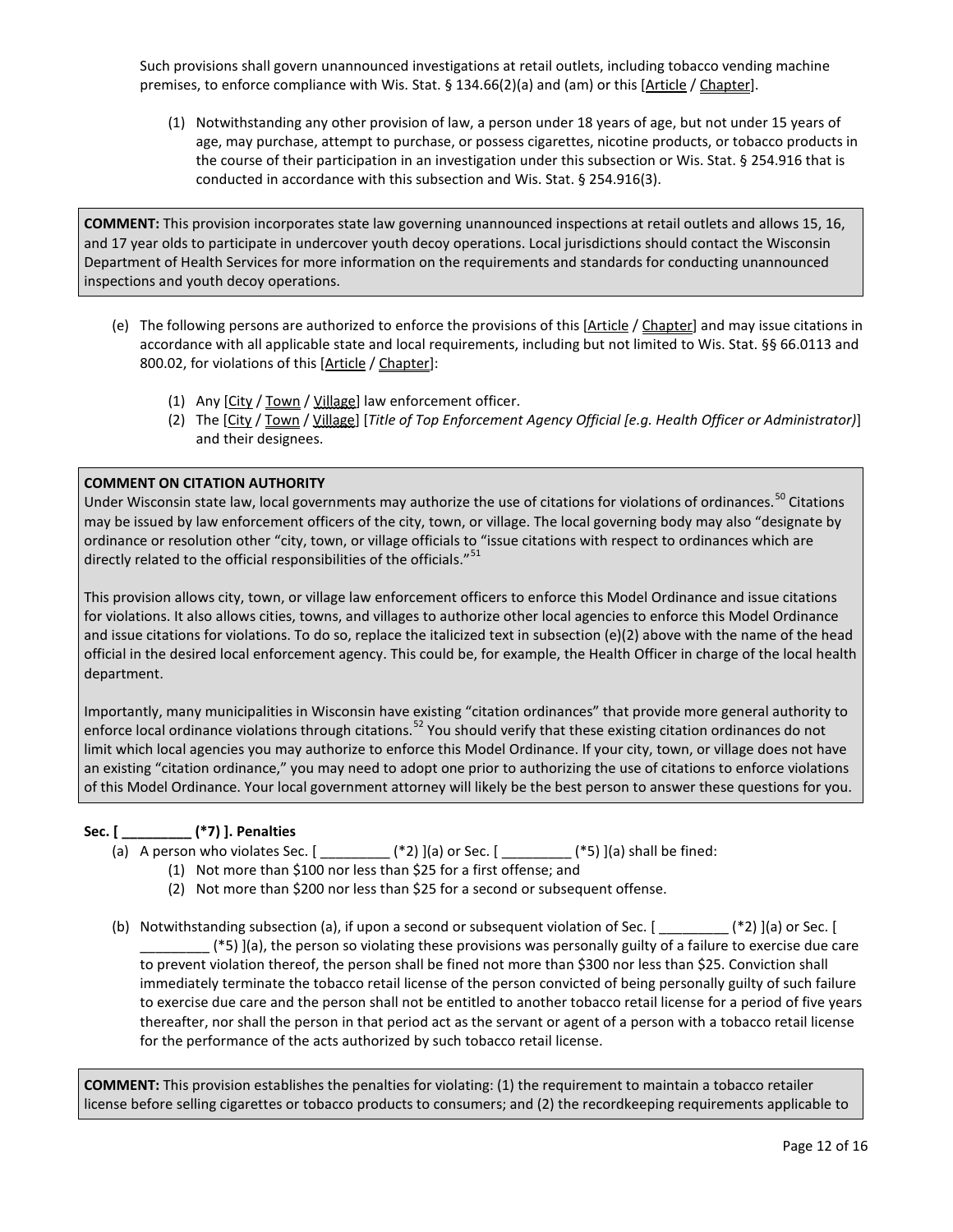tobacco retailers. In most cases, these penalties include a fine between \$25 to \$100 for a first offense and between \$25 and \$200 for a second offense. However, additional penalties apply when a person has on two or more occasions been found personally guilty of a failure to exercise due care to prevent violations of the licensing or recordkeeping requirements. Under these circumstances, the person is subject to: (1) a fine between \$25 and \$300; (2) the revocation of any tobacco retailer license they hold; and (3) a five year prohibition on obtaining any other tobacco retailer license or working for a tobacco retailer where their employment activities involve any action that requires a tobacco retailer license (e.g. selling cigarettes or tobacco products).

(c) A person who violates Sec.  $[$  \_\_\_\_\_\_\_\_\_\_ (\*5) ](d) or Sec.  $[$  \_\_\_\_\_\_\_\_\_ (\*5) ](e) shall forfeit not more than \$25.

**COMMENT:** This provision establishes a fine of up to \$25 for a retailer or vending machine operator that fails to post the signage required by this ordinance.

- (d) For purposes of this subsection only, "violation" means a violation of Sec. [ \_\_\_\_\_\_\_ (\*5) ](b), Sec. [ \_\_\_\_\_\_\_  $(*5)$  ](c), Sec. [ \_\_\_\_\_\_\_\_\_ (\*5) ](f), Sec. [ \_\_\_\_\_\_\_\_ (\*5) ](g), or Sec. [ \_\_\_\_\_\_\_ (\*5) ](h).
	- (1) A person who commits a violation is subject to a forfeiture of not more than \$500; provided, however, that the forfeiture amount shall not be less than \$200 if the person has committed a previous violation within 12 months of the violation.
	- (2) Pursuant to Wis. Stat. § 134.66, a court shall suspend any license or permit issued under this  $[Article /$ Chapter] or Wis. Stat. § 134.65, 139.34, or 139.79 to a person for:
		- i. Not more than 3 days, if the court finds that the person committed a violation within 12 months after committing one previous violation;
		- ii. Not less than 3 days nor more than 10 days, if the court finds that the person committed a violation within 12 months after committing 2 other violations; or
		- iii. Not less than 15 days nor more than 30 days, if the court finds that the person committed the violation within 12 months after committing 3 or more other violations.
	- (3) Pursuant to Wis. Stat. § 134.66, a court shall promptly mail notice of a suspension under Sec.  $[$ (\*7) ](d)(2) to the Department of Revenue and to the clerk of each municipality which has issued a license or permit to the person.

**COMMENT:** This provision establishes the penalties for the following violations: **(1)** Selling or providing cigarettes, nicotine products, or tobacco products to a minor; **(2)** Distributing free or nominally priced cigarettes, nicotine products, or tobacco products in a location where minors may enter without a parent, guardian, or spouse who is at least 18 years old; **(3)** Selling cigarettes or tobacco products from a vending machine within 500 feet of a school or in a location where minors may enter without a parent, guardian, or spouse who is at least 18 years old; and **(4)** Selling cigarettes unless they are in a package or container with a cigarette tax stamp affixed in accordance with state law. A person violating any of these provisions is subject to a fine up to \$500, and the fine may not be less than \$200 if the person has a previous violation within the past year. A court is also required to suspend the person's tobacco retailer license, with the suspension length determined by the number and date of any previous violations.

#### **Sec. [ \_\_\_\_\_\_\_\_\_ (\*8) ]. Interpretation and Strict Conformity**

- (a) Nothing in this [Article / Chapter] shall be construed to regulate any conduct where the regulation of such conduct has been preempted by the State of Wisconsin.
- (b) It is the intention of this [Article / Chapter] to strictly conform to Wisconsin state law. Any future amendment, modifications, revisions, renumbering, recodification, additions, or deletions to the Wisconsin state statutes referenced in this subsection shall be incorporated herein and made part of this [Article / Chapter] to the extent necessary to ensure strict conformity to Wisconsin state law. In the event of any conflict between Wisconsin state law and this [Article / Chapter], Wisconsin state law shall apply.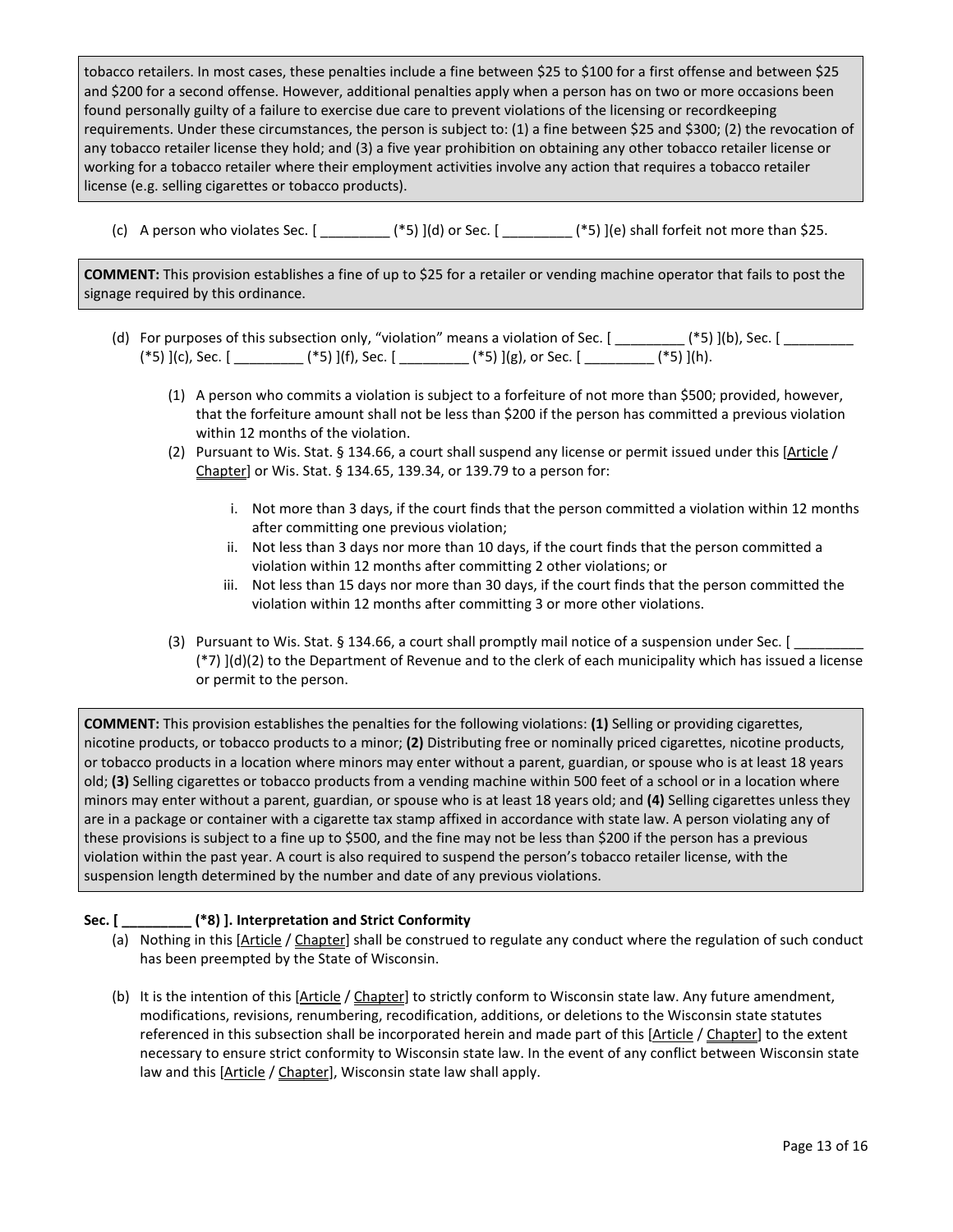- (1) The words and phrases defined in Sec. [ \_\_\_\_\_\_\_\_\_ (\*1) ] are intended to strictly conform to Wis. Stat. § 134.66(1).
- (2) Sec. [  $(*)$  (\*2) ], Sec. [  $(*)$  [3] ], Sec. [  $(*)$  [(a), and Sec. [  $(*)$  [(a) and (b) are intended to strictly conform to Wis. Stat. § 134.65.
- (3) Sec.  $[$   $(*5)$  ](b)-(i), Sec.  $[$   $(*6)$  ](a)-(c), and Sec.  $[$   $(*7)$  ](c) and (d) are intended to strictly conform to Wis. Stat. § 134.66.
- (4) Sec.  $[$  \_\_\_\_\_\_\_\_\_\_\_\_\_\_ (\*6) ](d)(1) is intended to strictly conform to Wis. Stat. § 254.92(2)(b).

**COMMENT:** This provision makes clear that this ordinance is intended to strictly conform to state law and that the ordinance should not be interpreted to regulate any conduct that the city, town, or village does not have the authority to regulate. It also provides that if changes to Wisconsin state law result in this ordinance not strictly conforming to state law, those changes to state law will automatically be incorporated into this ordinance to the extent necessary to ensure strict conformity. Prior to adopting this Model Ordinance, your local government attorney should verify that this provision complies with all applicable state and local requirements, including, but not limited to, requirements on incorporating state statutes and amendments by reference.

### **Sec. [ \_\_\_\_\_\_\_\_\_ (\*9) ]. Severability**

If any section, subsection, subdivision, paragraph, sentence, clause, or phrase of this ordinance, or its application to any person or circumstance, is for any reason held to be invalid, unconstitutional, or unenforceable by any court of competent jurisdiction, or any other applicable administrative or governing body, such decision shall not effect the validity, constitutionality, or enforceability of the remaining sections, subsections, subdivisions, paragraphs, sentences, clauses, or phrases of this ordinance, or its application to any other person or circumstance. The [*Name of the Governing Body*] of the [City / Town / Village] of [*Name of the City / Town / Village*] hereby declares that it would have passed this ordinance and adopted each section, subsection, subdivision, paragraph, sentence, clause, or phrase hereof, irrespective of the fact that any one or more other sections, subsections, subdivisions, paragraphs, sentences, clauses, or phrases hereof be declared invalid, unconstitutional, or unenforceable.

**COMMENT:** This is standard language. Often this "boilerplate" is found at the end of an ordinance but its location is irrelevant.

# **Sec. [ \_\_\_\_\_\_\_\_\_ (\*10) ]. Effective Date**

This ordinance shall take effect on [*Date or Length of Time After Adoption*].

**COMMENT:** You should check state and local requirements on the minimum amount of time between passing an ordinance and when a law can go into effect, as well as any additional requirements such as notice and publication.

 <sup>1</sup> Palmersheim KA, Prosser EC. *Burden of Tobacco in Wisconsin: 2015 Edition.* University of Wisconsin-Milwaukee, Center for Urban Initiatives and Research, Milwaukee, WI: 2015. Available at [http://uwm.edu/cuir/wp-content/uploads/sites/111/2015/04/Burden-of-](http://uwm.edu/cuir/wp-content/uploads/sites/111/2015/04/Burden-of-Tobacco-2015.pdf)*Tobacco-2015.pdf*[.](http://uwm.edu/cuir/wp-content/uploads/sites/111/2015/04/Burden-of-Tobacco-2015.pdf) [2](http://uwm.edu/cuir/wp-content/uploads/sites/111/2015/04/Burden-of-Tobacco-2015.pdf) U.S. Department of Health and Human Services. (2014). *The Health Consequences of Smoking ¬ — 50 Years of Progress. A Report of the* 

Surgeon General. Available at: [www.surgeongeneral.gov/library/reports/50-years-of-progress/full-report.pdf](http://www.surgeongeneral.gov/library/reports/50-years-of-progress/full-report.pdf)<br><sup>3</sup> U.S. Department of Health and Human Services. (2014). The Health Consequences of Smoking ~ - 50 Years of Progre

Surgeon General. Available at: [www.surgeongeneral.gov/library/reports/50-years-of-progress/full-report.pdf](http://www.surgeongeneral.gov/library/reports/50-years-of-progress/full-report.pdf)<br><sup>4</sup> Centers for Disease Control and Prevention. (2014). Best Practices for Comprehensive Tobacco Control Programs –

*[www.cdc.gov/tobacco/stateandcommunity/best\\_practices/pdfs/2014/comprehensive.pdf](http://www.cdc.gov/tobacco/stateandcommunity/best_practices/pdfs/2014/comprehensive.pdf)*. <sup>5</sup> Palmersheim KA, Prosser EC. *Burden of Tobacco in Wisconsin: 2015 Edition.* University of Wisconsin-Milwaukee, Center for Urban Initiatives and Research, Milwaukee, WI: 2015. Available at [http://uwm.edu/cuir/wp-content/uploads/sites/111/2015/04/Burden-of-](http://uwm.edu/cuir/wp-content/uploads/sites/111/2015/04/Burden-of-Tobacco-2015.pdf)*[Tobacco-2015.pdf](http://uwm.edu/cuir/wp-content/uploads/sites/111/2015/04/Burden-of-Tobacco-2015.pdf)*. <sup>6</sup> ChangeLab Solutions. *Tobacco Retailer Licensing Playbook: 10 Strategies for a Comprehensive TRL Policy. May 2015*. Available at:

*http://www.changelabsolutions.org/node/5714/product/5458*.<br><sup>7</sup> ChangeLab Solutions. *Tobacco Retailer Licensing Playbook: 10 Strategies for a Comprehensive TRL Policy. May 2015. Available at:* 

*<http://www.changelabsolutions.org/node/5714/product/5458>*.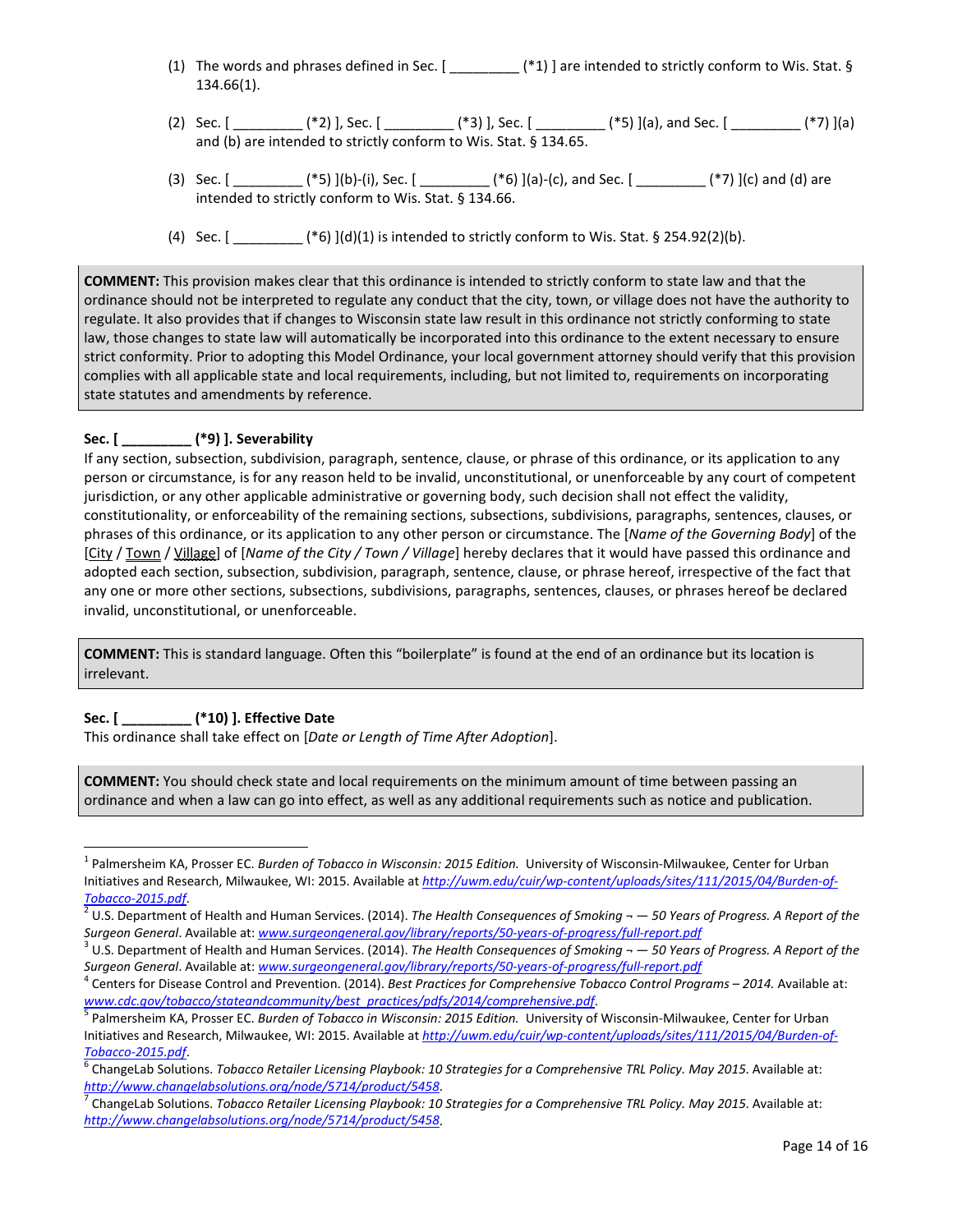<span id="page-14-7"></span>8 ChangeLab Solutions. *Tobacco Retailer Licensing: An Effective Tool for Public Health*. Sept. 2012. Available at:

<span id="page-14-8"></span>http://www.changelabsolutions.org/node/5713/product/4806.<br><sup>9</sup> See Wis. Stat. §§ 139.34(1)(a) (requiring state cigarette tax permit of cigarette manufacturers, distributors, jobbers, vending machine<br>operators, and multiple

<span id="page-14-10"></span><span id="page-14-9"></span><sup>10</sup> Wis. Stat. § 134.65(2).<br><sup>11</sup> Center for Tobacco Policy and Organizing, *Cigarettes Generate Big Revenue for Convenience Stores: Analysis of 2013 State of the Industry Report*. September 2013. Available at: *[http://center4tobaccopolicy.org/wp-content/uploads/2016/10/Cigarettes-Generate-Big-](http://center4tobaccopolicy.org/wp-content/uploads/2016/10/Cigarettes-Generate-Big-Revenue-September-2013.pdf)*

<span id="page-14-11"></span>*[Revenue-September-2013.pdf.](http://center4tobaccopolicy.org/wp-content/uploads/2016/10/Cigarettes-Generate-Big-Revenue-September-2013.pdf)*<br><sup>12</sup> ChangeLab Solutions. *Show Me Your License: The Basics of Tobacco Retailer Licensing. August 2015. Available at:*<br>http://www.changelabsolutions.org/node/5713/product/5545.

 $\frac{13}{13}$  Wis. Stat. § 134.65(1).<br><sup>14</sup> See U.S. Oil, Inc. v. City of Fond Du Lac, 544 N.W.2d 589 (Wis. 1996) ("'Strictly conforms' language in state statutes prohibiting purchase or possession of tobacco products by children and prohibiting retailers, manufacturers, and distributors from selling or giving tobacco products to children withdraws municipalities' ability to act outside state mandates.").  $^{15}$  Wis. Stat. § 134.65(1).

- 
- 
- 
- 
- 
- 
- 
- 
- 
- 
- <sup>15</sup> Wis. Stat. § 134.65(1).<br><sup>16</sup> Wis. Stat. § 134.65(8).<br><sup>17</sup> Wis. Stat. § 134.66(2)(a), (2)(am), (3), (5).<br><sup>19</sup> Wis. Stat. §§ 134.66(2)(cm), (5).<br><sup>20</sup> Wis. Stat. §§ 134.66(2)(cm), (5).<br><sup>21</sup> Wis. Stat. §§ 134.66(2)(b), (
- Surgeon General, www.surgeongeneral.gov/library/reports/50-years-of-progress/full-report.pdf<br><sup>26</sup> World Health Organization. 2007. World Health Statistics 2007, Part 1: Ten Statistical Highlights in Global Public Health, p
- *[www.who.int/whosis/whostat2007\\_10highlights.pdf](http://www.who.int/whosis/whostat2007_10highlights.pdf)* <sup>27</sup> U.S. Department of Health and Human Services. 2014. *The Health Consequences of Smoking — 50 Years of Progress. A Report of the*
- 
- 
- 
- 
- 
- 
- 
- 
- 
- 
- 
- 
- Surgeon General, www.surgeongeneral.gov/library/reports/50-years-of-progress/full-report.pdf<br><sup>28</sup> Wis. Stat. §§ 134.66(2)(a), 254.92(2)m).<br><sup>30</sup> Wis. Stat. §§ 134.66(2)(a), 254.92(2)m).<br><sup>30</sup> Wis. Stat.§§ 134.66(b).<br><sup>33</sup> Wis
- General, www.surgeongeneral.gov/library/reports/preventing-youth-tobacco-use/<br><sup>41</sup> Ma GX, Shive S and Tracy M. 2001. "The Effects of Licensing and Inspection Enforcement to Reduce Tobacco Sales to Minors in Greater
- <span id="page-14-0"></span>Philadelphia, 1994-1998." *Addictive Behaviors* 26(5): 677-687. <sup>42</sup> Forster JL, Murray DM, Wolfson M, et al. 1988. "The Effects of Community Policies to Reduce Youth Access to Tobacco." *American*
- <span id="page-14-1"></span>

Journal of Public Health 88(8): 1193-1197.<br><sup>43</sup> 21 C.F.R. § 1140.16(d)(1).<br><sup>44</sup> See U.S. Food and Drug Administration. 2017. Draft Guidance for Industry on The Prohibition of Distributing Free Samples of Tobacco *Products, https://www.fda.gov/downloads/TobaccoProducts/Labeling/RulesRegulationsGuidance/UCM537082.pdf.*

<span id="page-14-3"></span><span id="page-14-2"></span><sup>45</sup> Wisconsin state law does separately define "tobacco vending machine" and "tobacco vending machine operator" in statutes addressing investigations of tobacco retail outlets and the purchase or possession of cigarettes or tobacco products by minors. *See* Wis. Stat. § 254.911(9)-(10). However, because these definitions are not incorporated into either the provisions relating to the *sale* of cigarettes and tobacco products to minors or the provisions mandating vending machine operators post signage about the minimum legal sales age, this Model Ordinance likely cannot apply the broader definition to these provisions while maintaining strict conformity to state law.<br><sup>46</sup> Wis. Stat. § 254.92(2).<br><sup>47</sup> DiFranza JR. Which interventions against the sale of tobac

<span id="page-14-5"></span><span id="page-14-4"></span>

<span id="page-14-6"></span>2012;21(4):436-442. doi:10.1136/tobaccocontrol-2011-050145. Wakefield M, Giovino G. Teen penalties for tobacco possession, use, and purchase: evidence and issues. *Tob Control.* 2003;12(Suppl. I):i6-i13. doi:10.1136/tc.12.suppl\_1.i6.